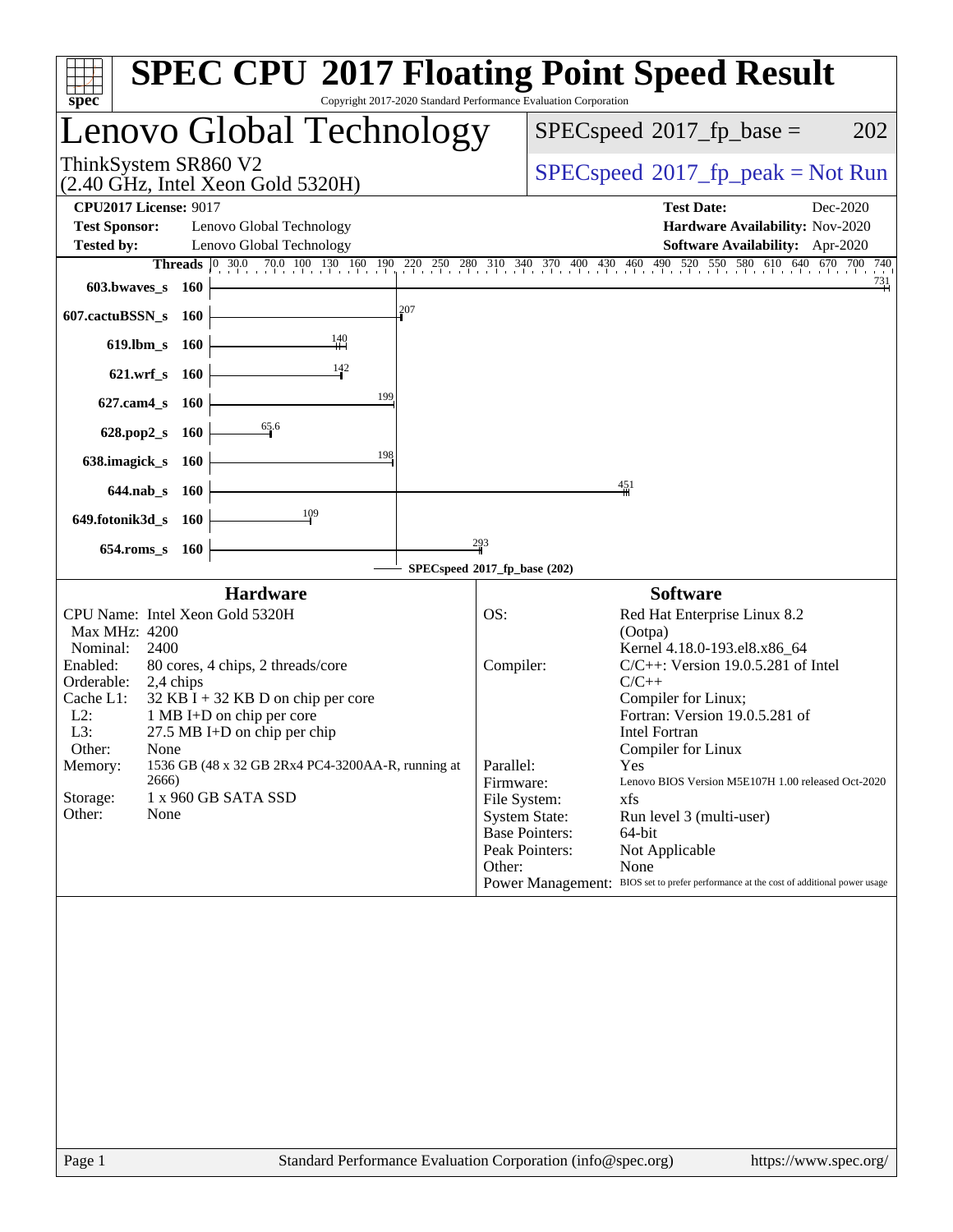

### Lenovo Global Technology

 $SPECspeed^{\circledcirc}2017_fp\_base = 202$  $SPECspeed^{\circledcirc}2017_fp\_base = 202$ 

(2.40 GHz, Intel Xeon Gold 5320H)

ThinkSystem SR860 V2  $\begin{array}{c} \text{SPEC speed} \textdegree 2017 \text{ fp\_peak} = \text{Not Run} \end{array}$ 

**[Test Sponsor:](http://www.spec.org/auto/cpu2017/Docs/result-fields.html#TestSponsor)** Lenovo Global Technology **[Hardware Availability:](http://www.spec.org/auto/cpu2017/Docs/result-fields.html#HardwareAvailability)** Nov-2020 **[Tested by:](http://www.spec.org/auto/cpu2017/Docs/result-fields.html#Testedby)** Lenovo Global Technology **[Software Availability:](http://www.spec.org/auto/cpu2017/Docs/result-fields.html#SoftwareAvailability)** Apr-2020

**[CPU2017 License:](http://www.spec.org/auto/cpu2017/Docs/result-fields.html#CPU2017License)** 9017 **[Test Date:](http://www.spec.org/auto/cpu2017/Docs/result-fields.html#TestDate)** Dec-2020

#### **[Results Table](http://www.spec.org/auto/cpu2017/Docs/result-fields.html#ResultsTable)**

|                             | <b>Base</b>                 |                |                |                | <b>Peak</b> |                |            |                |                |              |                |              |                |              |
|-----------------------------|-----------------------------|----------------|----------------|----------------|-------------|----------------|------------|----------------|----------------|--------------|----------------|--------------|----------------|--------------|
| <b>Benchmark</b>            | <b>Threads</b>              | <b>Seconds</b> | Ratio          | <b>Seconds</b> | Ratio       | <b>Seconds</b> | Ratio      | <b>Threads</b> | <b>Seconds</b> | <b>Ratio</b> | <b>Seconds</b> | <b>Ratio</b> | <b>Seconds</b> | <b>Ratio</b> |
| 603.bwayes s                | 160                         | 80.1           | 736            | 80.7           | 731         | 80.7           | 731        |                |                |              |                |              |                |              |
| 607.cactuBSSN s             | 160                         | 80.1           | 208            | 80.8           | 206         | 80.4           | <b>207</b> |                |                |              |                |              |                |              |
| $619.$ lbm_s                | 160                         | 35.6           | 147            | 37.3           | 140         | 38.3           | 137        |                |                |              |                |              |                |              |
| $621.wrf$ s                 | 160                         | 93.1           | 142            | 92.7           | 143         | 93.8           | 141        |                |                |              |                |              |                |              |
| $627$ .cam $4$ <sub>s</sub> | 160                         | 44.6           | 199            | 44.4           | 199         | 44.5           | <u>199</u> |                |                |              |                |              |                |              |
| $628.pop2_s$                | 160                         | 181            | 65.6           | 180            | 66.0        | 184            | 64.6       |                |                |              |                |              |                |              |
| 638.imagick_s               | 160                         | 73.1           | 197            | 72.7           | 199         | 72.8           | 198        |                |                |              |                |              |                |              |
| $644$ .nab s                | 160                         | 38.9           | 449            | 38.7           | 451         | 38.5           | 454        |                |                |              |                |              |                |              |
| 649.fotonik3d_s             | 160                         | 83.3           | 109            | 83.6           | <u>109</u>  | 84.2           | 108        |                |                |              |                |              |                |              |
| $654$ .roms s               | 160                         | 53.7           | 293            | 53.6           | 294         | 54.0           | 292        |                |                |              |                |              |                |              |
|                             | $SPECspeed*2017_fp\_base =$ |                | 202            |                |             |                |            |                |                |              |                |              |                |              |
| $SPECspeed*2017_fp\_peak =$ |                             |                | <b>Not Run</b> |                |             |                |            |                |                |              |                |              |                |              |

Results appear in the [order in which they were run.](http://www.spec.org/auto/cpu2017/Docs/result-fields.html#RunOrder) Bold underlined text [indicates a median measurement](http://www.spec.org/auto/cpu2017/Docs/result-fields.html#Median).

#### **[Operating System Notes](http://www.spec.org/auto/cpu2017/Docs/result-fields.html#OperatingSystemNotes)**

Stack size set to unlimited using "ulimit -s unlimited"

#### **[Environment Variables Notes](http://www.spec.org/auto/cpu2017/Docs/result-fields.html#EnvironmentVariablesNotes)**

Environment variables set by runcpu before the start of the run: KMP\_AFFINITY = "granularity=fine,compact" LD\_LIBRARY\_PATH = "/home/cpu2017-1.1.0-ic19.0u5-2/lib/intel64" OMP\_STACKSIZE = "192M"

#### **[General Notes](http://www.spec.org/auto/cpu2017/Docs/result-fields.html#GeneralNotes)**

 Binaries compiled on a system with 1x Intel Core i9-9900K CPU + 64GB RAM memory using Redhat Enterprise Linux 8.0 Transparent Huge Pages disabled by default echo never > /sys/kernel/mm/transparent\_hugepage/enabled echo never > /sys/kernel/mm/transparent\_hugepage/defrag Prior to runcpu invocation Filesystem page cache synced and cleared with: sync; echo 3> /proc/sys/vm/drop\_caches NA: The test sponsor attests, as of date of publication, that CVE-2017-5754 (Meltdown) is mitigated in the system as tested and documented. Yes: The test sponsor attests, as of date of publication, that CVE-2017-5753 (Spectre variant 1) is mitigated in the system as tested and documented. Yes: The test sponsor attests, as of date of publication, that CVE-2017-5715 (Spectre variant 2) is mitigated in the system as tested and documented.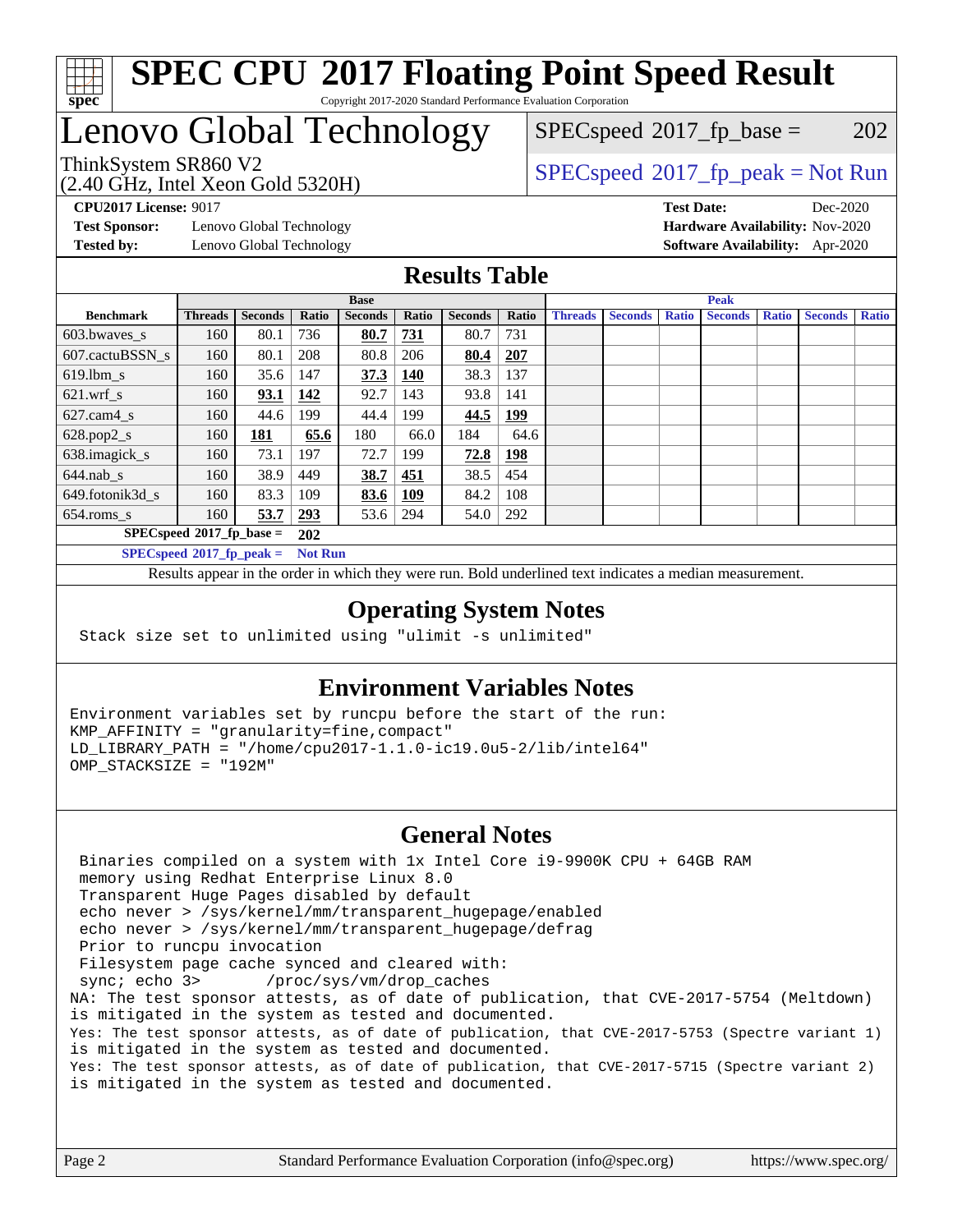| Lenovo Global Technology<br>ThinkSystem SR860 V2<br>(2.40 GHz, Intel Xeon Gold 5320H)<br><b>CPU2017 License: 9017</b><br><b>Test Sponsor:</b><br>Lenovo Global Technology<br><b>Tested by:</b><br>Lenovo Global Technology<br>BIOS configuration:<br>Choose Operating Mode set to Maximum Performance and then set it to Custom Mode<br>MONITOR/MWAIT set to Enabled | <b>Platform Notes</b>                                                              | <b>Test Date:</b> | $SPEC speed^{\circ}2017\_fp\_peak = Not Run$<br>Dec-2020<br>Hardware Availability: Nov-2020<br>Software Availability: Apr-2020 |
|----------------------------------------------------------------------------------------------------------------------------------------------------------------------------------------------------------------------------------------------------------------------------------------------------------------------------------------------------------------------|------------------------------------------------------------------------------------|-------------------|--------------------------------------------------------------------------------------------------------------------------------|
|                                                                                                                                                                                                                                                                                                                                                                      |                                                                                    |                   |                                                                                                                                |
|                                                                                                                                                                                                                                                                                                                                                                      |                                                                                    |                   |                                                                                                                                |
|                                                                                                                                                                                                                                                                                                                                                                      |                                                                                    |                   |                                                                                                                                |
|                                                                                                                                                                                                                                                                                                                                                                      |                                                                                    |                   |                                                                                                                                |
|                                                                                                                                                                                                                                                                                                                                                                      |                                                                                    |                   |                                                                                                                                |
|                                                                                                                                                                                                                                                                                                                                                                      |                                                                                    |                   |                                                                                                                                |
| Adjacent Cache Prefetch set to Disabled                                                                                                                                                                                                                                                                                                                              |                                                                                    |                   |                                                                                                                                |
| Sysinfo program /home/cpu2017-1.1.0-ic19.0u5-2/bin/sysinfo                                                                                                                                                                                                                                                                                                           |                                                                                    |                   |                                                                                                                                |
| Rev: r6365 of 2019-08-21 295195f888a3d7edble6e46a485a0011                                                                                                                                                                                                                                                                                                            |                                                                                    |                   |                                                                                                                                |
| running on localhost.localdomain Wed Dec 2 11:59:34 2020                                                                                                                                                                                                                                                                                                             |                                                                                    |                   |                                                                                                                                |
| SUT (System Under Test) info as seen by some common utilities.                                                                                                                                                                                                                                                                                                       |                                                                                    |                   |                                                                                                                                |
| For more information on this section, see                                                                                                                                                                                                                                                                                                                            |                                                                                    |                   |                                                                                                                                |
|                                                                                                                                                                                                                                                                                                                                                                      | https://www.spec.org/cpu2017/Docs/config.html#sysinfo                              |                   |                                                                                                                                |
| From /proc/cpuinfo                                                                                                                                                                                                                                                                                                                                                   |                                                                                    |                   |                                                                                                                                |
|                                                                                                                                                                                                                                                                                                                                                                      | model name: $Intel(R)$ Xeon $(R)$ Gold 5320H CPU @ 2.40GHz                         |                   |                                                                                                                                |
| "physical id"s (chips)<br>4                                                                                                                                                                                                                                                                                                                                          |                                                                                    |                   |                                                                                                                                |
| 160 "processors"                                                                                                                                                                                                                                                                                                                                                     | cores, siblings (Caution: counting these is hw and system dependent. The following |                   |                                                                                                                                |
|                                                                                                                                                                                                                                                                                                                                                                      | excerpts from /proc/cpuinfo might not be reliable. Use with caution.)              |                   |                                                                                                                                |
| cpu cores : 20                                                                                                                                                                                                                                                                                                                                                       |                                                                                    |                   |                                                                                                                                |
| siblings : 40                                                                                                                                                                                                                                                                                                                                                        | physical 0: cores 0 1 2 3 4 8 9 10 11 12 16 17 18 19 20 24 25 26 27 28             |                   |                                                                                                                                |
|                                                                                                                                                                                                                                                                                                                                                                      | physical 1: cores 0 1 2 3 4 8 9 10 11 12 16 17 18 19 20 24 25 26 27 28             |                   |                                                                                                                                |
|                                                                                                                                                                                                                                                                                                                                                                      | physical 2: cores 0 1 2 3 4 8 9 10 11 12 16 17 18 19 20 24 25 26 27 28             |                   |                                                                                                                                |
|                                                                                                                                                                                                                                                                                                                                                                      | physical 3: cores 0 1 2 3 4 8 9 10 11 12 16 17 18 19 20 24 25 26 27 28             |                   |                                                                                                                                |
| From 1scpu:                                                                                                                                                                                                                                                                                                                                                          |                                                                                    |                   |                                                                                                                                |
| Architecture:                                                                                                                                                                                                                                                                                                                                                        | x86_64                                                                             |                   |                                                                                                                                |
| $CPU$ op-mode( $s$ ):                                                                                                                                                                                                                                                                                                                                                | $32$ -bit, $64$ -bit                                                               |                   |                                                                                                                                |
| Byte Order:<br>CPU(s):                                                                                                                                                                                                                                                                                                                                               | Little Endian<br>160                                                               |                   |                                                                                                                                |
| On-line CPU(s) list: $0-159$                                                                                                                                                                                                                                                                                                                                         |                                                                                    |                   |                                                                                                                                |
| Thread(s) per core:                                                                                                                                                                                                                                                                                                                                                  | 2                                                                                  |                   |                                                                                                                                |
| Core(s) per socket:                                                                                                                                                                                                                                                                                                                                                  | 20                                                                                 |                   |                                                                                                                                |
| Socket(s):                                                                                                                                                                                                                                                                                                                                                           | $\overline{4}$                                                                     |                   |                                                                                                                                |
| NUMA $node(s):$<br>Vendor ID:                                                                                                                                                                                                                                                                                                                                        | 4<br>GenuineIntel                                                                  |                   |                                                                                                                                |
| CPU family:                                                                                                                                                                                                                                                                                                                                                          | 6                                                                                  |                   |                                                                                                                                |
| Model:                                                                                                                                                                                                                                                                                                                                                               | 85                                                                                 |                   |                                                                                                                                |
| Model name:                                                                                                                                                                                                                                                                                                                                                          | $Intel(R) Xeon(R) Gold 5320H CPU @ 2.40GHz$                                        |                   |                                                                                                                                |
| Stepping:                                                                                                                                                                                                                                                                                                                                                            | 11                                                                                 |                   |                                                                                                                                |
| CPU MHz:<br>$CPU$ max $MHz:$                                                                                                                                                                                                                                                                                                                                         | 3274.671<br>4200.0000                                                              |                   |                                                                                                                                |
| CPU min MHz:                                                                                                                                                                                                                                                                                                                                                         | 1000.0000                                                                          |                   |                                                                                                                                |
| BogoMIPS:                                                                                                                                                                                                                                                                                                                                                            | 4800.00                                                                            |                   |                                                                                                                                |
| Virtualization:                                                                                                                                                                                                                                                                                                                                                      | $VT - x$                                                                           |                   |                                                                                                                                |
| Lld cache:                                                                                                                                                                                                                                                                                                                                                           | 32K                                                                                |                   |                                                                                                                                |
|                                                                                                                                                                                                                                                                                                                                                                      | (Continued on next page)                                                           |                   |                                                                                                                                |
| Page 3                                                                                                                                                                                                                                                                                                                                                               | Standard Performance Evaluation Corporation (info@spec.org)                        |                   | https://www.spec.org/                                                                                                          |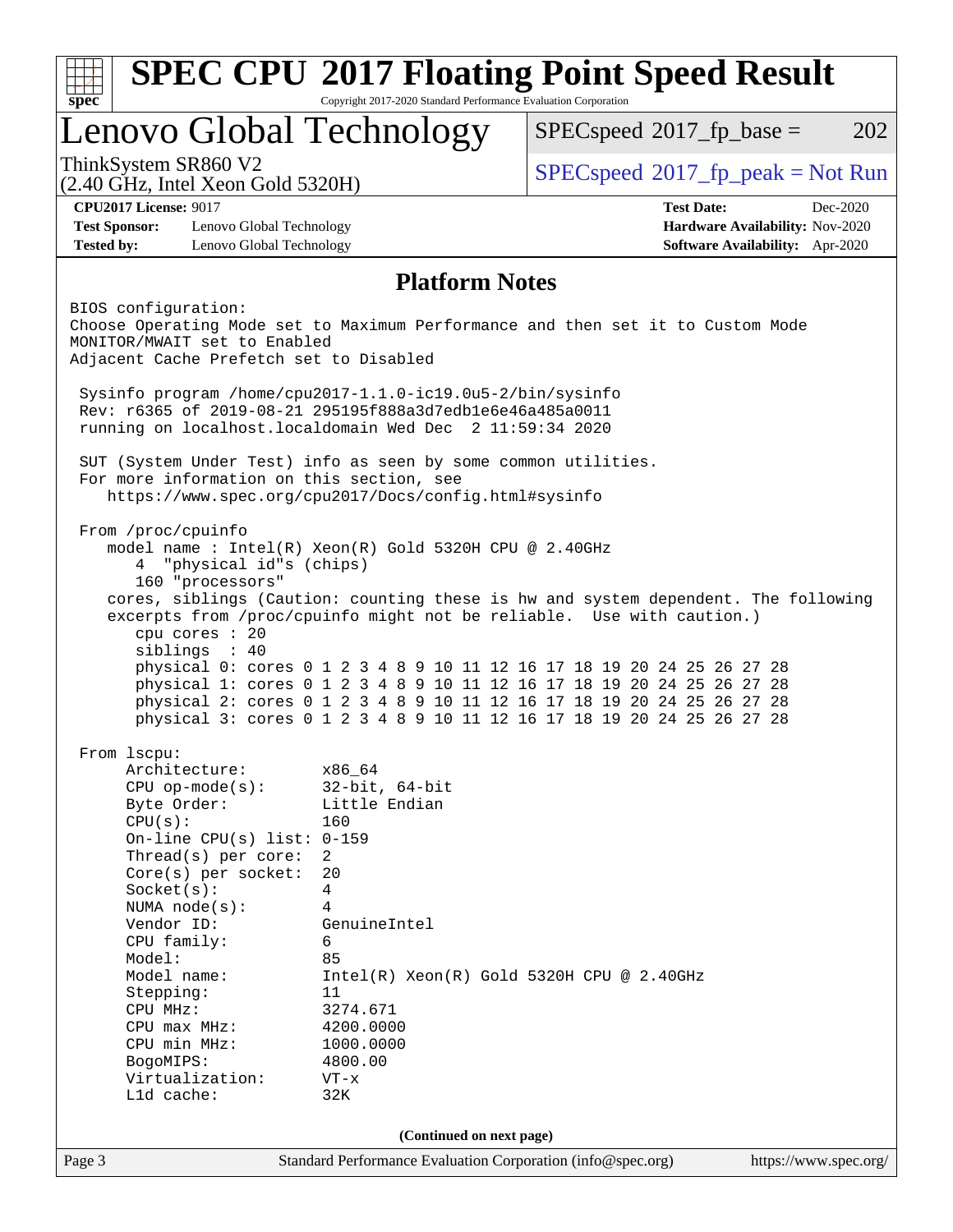

Lenovo Global Technology

 $SPEC speed^{\circ}2017\_fp\_base = 202$ 

(2.40 GHz, Intel Xeon Gold 5320H)

ThinkSystem SR860 V2  $\begin{array}{c} \text{SPEC speed} \textdegree 2017 \text{ fp\_peak} = \text{Not Run} \end{array}$ 

**[CPU2017 License:](http://www.spec.org/auto/cpu2017/Docs/result-fields.html#CPU2017License)** 9017 **[Test Date:](http://www.spec.org/auto/cpu2017/Docs/result-fields.html#TestDate)** Dec-2020

**[Test Sponsor:](http://www.spec.org/auto/cpu2017/Docs/result-fields.html#TestSponsor)** Lenovo Global Technology **[Hardware Availability:](http://www.spec.org/auto/cpu2017/Docs/result-fields.html#HardwareAvailability)** Nov-2020 **[Tested by:](http://www.spec.org/auto/cpu2017/Docs/result-fields.html#Testedby)** Lenovo Global Technology **[Software Availability:](http://www.spec.org/auto/cpu2017/Docs/result-fields.html#SoftwareAvailability)** Apr-2020

#### **[Platform Notes \(Continued\)](http://www.spec.org/auto/cpu2017/Docs/result-fields.html#PlatformNotes)**

| Lli cache:              | 32K                  |
|-------------------------|----------------------|
| $L2$ cache:             | 1024K                |
| $L3$ cache:             | 28160K               |
| NUMA $node0$ $CPU(s)$ : | $0 - 19.80 - 99$     |
| NUMA nodel CPU(s):      | $20 - 39, 100 - 119$ |
| NUMA $node2$ $CPU(s)$ : | $40 - 59, 120 - 139$ |
| NUMA $node3$ $CPU(s):$  | $60 - 79, 140 - 159$ |
| Flaqs:                  | fpu vme de pse       |

tsc msr pae mce cx8 apic sep mtrr pge mca cmov pat pse36 clflush dts acpi mmx fxsr sse sse2 ss ht tm pbe syscall nx pdpe1gb rdtscp lm constant\_tsc art arch\_perfmon pebs bts rep\_good nopl xtopology nonstop\_tsc cpuid aperfmperf pni pclmulqdq dtes64 monitor ds\_cpl vmx smx est tm2 ssse3 sdbg fma cx16 xtpr pdcm pcid dca sse4\_1 sse4\_2 x2apic movbe popcnt tsc\_deadline\_timer aes xsave avx f16c rdrand lahf\_lm abm 3dnowprefetch cpuid\_fault epb cat\_l3 cdp\_l3 invpcid\_single intel\_ppin ssbd mba ibrs ibpb stibp ibrs\_enhanced tpr\_shadow vnmi flexpriority ept vpid fsgsbase tsc\_adjust bmi1 hle avx2 smep bmi2 erms invpcid rtm cqm mpx rdt\_a avx512f avx512dq rdseed adx smap clflushopt clwb intel\_pt avx512cd avx512bw avx512vl xsaveopt xsavec xgetbv1 xsaves cqm\_llc cqm\_occup\_llc cqm\_mbm\_total cqm\_mbm\_local avx512\_bf16 dtherm ida arat pln pts pku ospke avx512\_vnni md\_clear flush\_l1d arch\_capabilities

 /proc/cpuinfo cache data cache size : 28160 KB

 From numactl --hardware WARNING: a numactl 'node' might or might not correspond to a physical chip. available: 4 nodes (0-3) node 0 cpus: 0 1 2 3 4 5 6 7 8 9 10 11 12 13 14 15 16 17 18 19 80 81 82 83 84 85 86 87 88 89 90 91 92 93 94 95 96 97 98 99 node 0 size: 386652 MB node 0 free: 386213 MB node 1 cpus: 20 21 22 23 24 25 26 27 28 29 30 31 32 33 34 35 36 37 38 39 100 101 102 103 104 105 106 107 108 109 110 111 112 113 114 115 116 117 118 119 node 1 size: 387063 MB

 node 1 free: 386811 MB node 2 cpus: 40 41 42 43 44 45 46 47 48 49 50 51 52 53 54 55 56 57 58 59 120 121 122 123 124 125 126 127 128 129 130 131 132 133 134 135 136 137 138 139 node 2 size: 387035 MB

 node 2 free: 386410 MB node 3 cpus: 60 61 62 63 64 65 66 67 68 69 70 71 72 73 74 75 76 77 78 79 140 141 142 143 144 145 146 147 148 149 150 151 152 153 154 155 156 157 158 159

node 3 size: 387060 MB

 node 3 free: 386840 MB node distances: node 0 1 2 3<br>0: 10 20 20 20

 0: 10 20 20 20 1: 20 10 20 20 2: 20 20 10 20

**(Continued on next page)**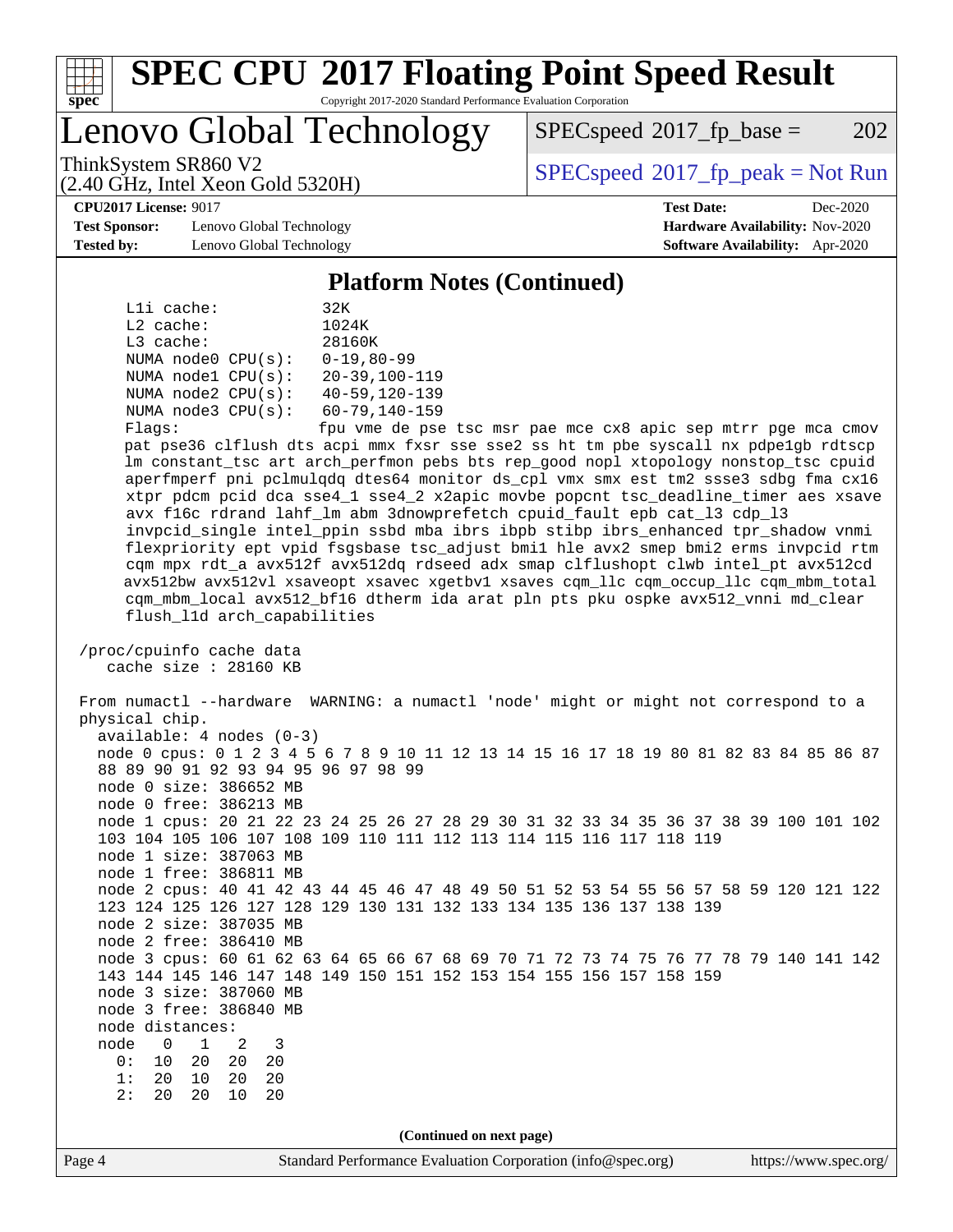| <b>SPEC CPU®2017 Floating Point Speed Result</b>                                                                                                                                                                                                                                                                                                                                                                                                                                                                                                                                                                                                                                                                                   |                                                                                                                                                                                                                   |
|------------------------------------------------------------------------------------------------------------------------------------------------------------------------------------------------------------------------------------------------------------------------------------------------------------------------------------------------------------------------------------------------------------------------------------------------------------------------------------------------------------------------------------------------------------------------------------------------------------------------------------------------------------------------------------------------------------------------------------|-------------------------------------------------------------------------------------------------------------------------------------------------------------------------------------------------------------------|
| Copyright 2017-2020 Standard Performance Evaluation Corporation<br>$spec^*$                                                                                                                                                                                                                                                                                                                                                                                                                                                                                                                                                                                                                                                        |                                                                                                                                                                                                                   |
| Lenovo Global Technology                                                                                                                                                                                                                                                                                                                                                                                                                                                                                                                                                                                                                                                                                                           | 202<br>$SPEC speed^{\circ}2017\_fp\_base =$                                                                                                                                                                       |
| ThinkSystem SR860 V2<br>$(2.40 \text{ GHz}, \text{Intel Xeon Gold } 5320\text{H})$                                                                                                                                                                                                                                                                                                                                                                                                                                                                                                                                                                                                                                                 | $SPEC speed^{\circ}2017\_fp\_peak = Not Run$                                                                                                                                                                      |
| <b>CPU2017 License: 9017</b><br><b>Test Sponsor:</b><br>Lenovo Global Technology<br><b>Tested by:</b><br>Lenovo Global Technology                                                                                                                                                                                                                                                                                                                                                                                                                                                                                                                                                                                                  | <b>Test Date:</b><br>Dec-2020<br>Hardware Availability: Nov-2020<br><b>Software Availability:</b> Apr-2020                                                                                                        |
| <b>Platform Notes (Continued)</b>                                                                                                                                                                                                                                                                                                                                                                                                                                                                                                                                                                                                                                                                                                  |                                                                                                                                                                                                                   |
| 3:<br>20 20 20<br>10                                                                                                                                                                                                                                                                                                                                                                                                                                                                                                                                                                                                                                                                                                               |                                                                                                                                                                                                                   |
| From /proc/meminfo<br>MemTotal:<br>1584958908 kB<br>HugePages_Total:<br>0<br>2048 kB<br>Hugepagesize:<br>From /etc/*release* /etc/*version*<br>os-release:<br>NAME="Red Hat Enterprise Linux"<br>VERSION="8.2 (Ootpa)"<br>ID="rhel"<br>ID_LIKE="fedora"<br>VERSION_ID="8.2"<br>PLATFORM_ID="platform:el8"<br>PRETTY_NAME="Red Hat Enterprise Linux 8.2 (Ootpa)"<br>$ANSI\_COLOR = "0; 31"$<br>redhat-release: Red Hat Enterprise Linux release 8.2 (Ootpa)<br>system-release: Red Hat Enterprise Linux release 8.2 (Ootpa)<br>system-release-cpe: cpe:/o:redhat:enterprise_linux:8.2:ga<br>uname $-a$ :<br>Linux localhost.localdomain 4.18.0-193.el8.x86_64 #1 SMP Fri Mar 27 14:35:58 UTC 2020<br>x86_64 x86_64 x86_64 GNU/Linux |                                                                                                                                                                                                                   |
| Kernel self-reported vulnerability status:                                                                                                                                                                                                                                                                                                                                                                                                                                                                                                                                                                                                                                                                                         |                                                                                                                                                                                                                   |
| itlb_multihit:<br>CVE-2018-3620 (L1 Terminal Fault):<br>Microarchitectural Data Sampling:<br>CVE-2017-5754 (Meltdown):<br>CVE-2018-3639 (Speculative Store Bypass): Mitigation: Speculative Store Bypass disabled<br>CVE-2017-5753 (Spectre variant 1):<br>$CVE-2017-5715$ (Spectre variant 2):<br>RSB filling                                                                                                                                                                                                                                                                                                                                                                                                                     | Not affected<br>Not affected<br>Not affected<br>Not affected<br>via prctl and seccomp<br>Mitigation: usercopy/swapgs barriers and __user<br>pointer sanitization<br>Mitigation: Enhanced IBRS, IBPB: conditional, |
| tsx_async_abort:                                                                                                                                                                                                                                                                                                                                                                                                                                                                                                                                                                                                                                                                                                                   | Not affected                                                                                                                                                                                                      |
| run-level 3 Dec 2 11:59                                                                                                                                                                                                                                                                                                                                                                                                                                                                                                                                                                                                                                                                                                            |                                                                                                                                                                                                                   |
| SPEC is set to: /home/cpu2017-1.1.0-ic19.0u5-2<br>Type Size Used Avail Use% Mounted on<br>Filesystem<br>/dev/sda4<br>xfs<br>839G<br>23G 816G<br>3% /home                                                                                                                                                                                                                                                                                                                                                                                                                                                                                                                                                                           |                                                                                                                                                                                                                   |
| From /sys/devices/virtual/dmi/id<br>BIOS:<br>Lenovo M5E107H-1.00 10/18/2020                                                                                                                                                                                                                                                                                                                                                                                                                                                                                                                                                                                                                                                        |                                                                                                                                                                                                                   |
| (Continued on next page)                                                                                                                                                                                                                                                                                                                                                                                                                                                                                                                                                                                                                                                                                                           |                                                                                                                                                                                                                   |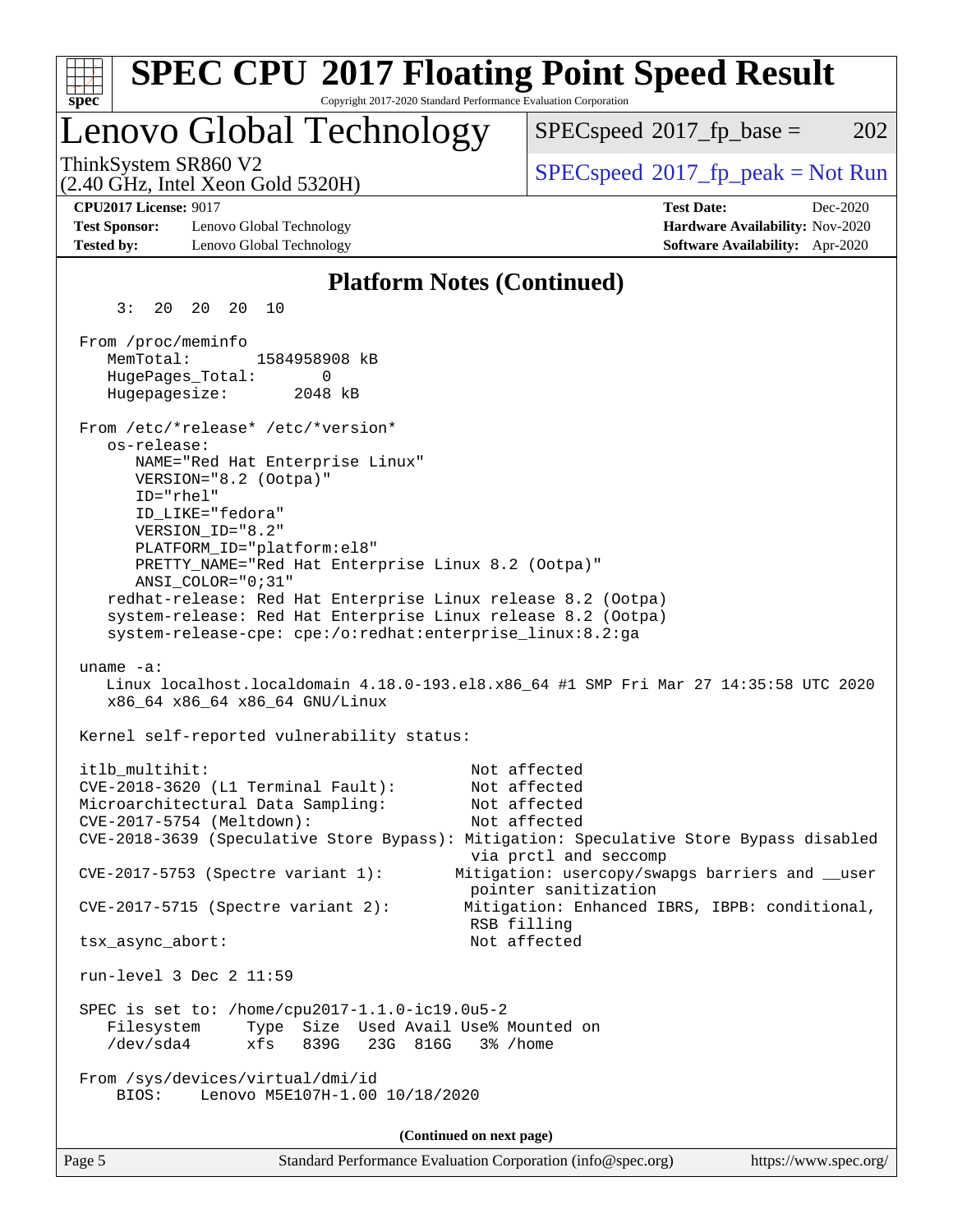

# **[SPEC CPU](http://www.spec.org/auto/cpu2017/Docs/result-fields.html#SPECCPU2017FloatingPointSpeedResult)[2017 Floating Point Speed Result](http://www.spec.org/auto/cpu2017/Docs/result-fields.html#SPECCPU2017FloatingPointSpeedResult)**

Copyright 2017-2020 Standard Performance Evaluation Corporation

Lenovo Global Technology

 $SPECspeed^{\circledcirc}2017_fp\_base = 202$  $SPECspeed^{\circledcirc}2017_fp\_base = 202$ 

(2.40 GHz, Intel Xeon Gold 5320H)

ThinkSystem SR860 V2<br>  $\begin{array}{c} \text{SPEC speed} \text{?}2017 \text{ fp\_peak} = \text{Not Run} \\ \text{SPEC speed} \text{?}2017 \text{ fp\_peak} = \text{Not Run} \end{array}$ 

**[CPU2017 License:](http://www.spec.org/auto/cpu2017/Docs/result-fields.html#CPU2017License)** 9017 **[Test Date:](http://www.spec.org/auto/cpu2017/Docs/result-fields.html#TestDate)** Dec-2020

**[Test Sponsor:](http://www.spec.org/auto/cpu2017/Docs/result-fields.html#TestSponsor)** Lenovo Global Technology **[Hardware Availability:](http://www.spec.org/auto/cpu2017/Docs/result-fields.html#HardwareAvailability)** Nov-2020 **[Tested by:](http://www.spec.org/auto/cpu2017/Docs/result-fields.html#Testedby)** Lenovo Global Technology **[Software Availability:](http://www.spec.org/auto/cpu2017/Docs/result-fields.html#SoftwareAvailability)** Apr-2020

#### **[Platform Notes \(Continued\)](http://www.spec.org/auto/cpu2017/Docs/result-fields.html#PlatformNotes)**

 Vendor: Lenovo Product: ThinkSystem SR860 V2 Product Family: ThinkSystem Serial: none

 Additional information from dmidecode follows. WARNING: Use caution when you interpret this section. The 'dmidecode' program reads system data which is "intended to allow hardware to be accurately determined", but the intent may not be met, as there are frequent changes to hardware, firmware, and the "DMTF SMBIOS" standard. Memory:

48x Samsung M393A4K40DB3-CWE 32 GB 2 rank 3200

 (End of data from sysinfo program) Memory on this system run at 2666 MHz due to CPU limitation.

#### **[Compiler Version Notes](http://www.spec.org/auto/cpu2017/Docs/result-fields.html#CompilerVersionNotes)**

| 619.1bm_s(base) 638.imagick_s(base) 644.nab_s(base)<br>C                                                                                                                                                                                                                                                                                                                                                                                                                                                                                                           |  |  |  |  |
|--------------------------------------------------------------------------------------------------------------------------------------------------------------------------------------------------------------------------------------------------------------------------------------------------------------------------------------------------------------------------------------------------------------------------------------------------------------------------------------------------------------------------------------------------------------------|--|--|--|--|
| Intel(R) C Intel(R) 64 Compiler for applications running on Intel(R) 64,<br>Version 19.0.5.281 Build 20190815<br>Copyright (C) 1985-2019 Intel Corporation. All rights reserved.                                                                                                                                                                                                                                                                                                                                                                                   |  |  |  |  |
|                                                                                                                                                                                                                                                                                                                                                                                                                                                                                                                                                                    |  |  |  |  |
| $C_{++}$ , C, Fortran   607. cactuBSSN $s(base)$                                                                                                                                                                                                                                                                                                                                                                                                                                                                                                                   |  |  |  |  |
| Intel(R) $C++$ Intel(R) 64 Compiler for applications running on Intel(R) 64,<br>Version 19.0.5.281 Build 20190815<br>Copyright (C) 1985-2019 Intel Corporation. All rights reserved.<br>Intel(R) C Intel(R) 64 Compiler for applications running on Intel(R) 64,<br>Version 19.0.5.281 Build 20190815<br>Copyright (C) 1985-2019 Intel Corporation. All rights reserved.<br>Intel(R) Fortran Intel(R) 64 Compiler for applications running on Intel(R)<br>64, Version 19.0.5.281 Build 20190815<br>Copyright (C) 1985-2019 Intel Corporation. All rights reserved. |  |  |  |  |
| Fortran (603.bwaves s(base) 649.fotonik3d s(base) 654.roms s(base)                                                                                                                                                                                                                                                                                                                                                                                                                                                                                                 |  |  |  |  |
| Intel(R) Fortran Intel(R) 64 Compiler for applications running on Intel(R)<br>64, Version 19.0.5.281 Build 20190815<br>Copyright (C) 1985-2019 Intel Corporation. All rights reserved.                                                                                                                                                                                                                                                                                                                                                                             |  |  |  |  |
| (Continued on next page)                                                                                                                                                                                                                                                                                                                                                                                                                                                                                                                                           |  |  |  |  |

| Page 6 | Standard Performance Evaluation Corporation (info@spec.org) |  | https://www.spec.org/ |
|--------|-------------------------------------------------------------|--|-----------------------|
|--------|-------------------------------------------------------------|--|-----------------------|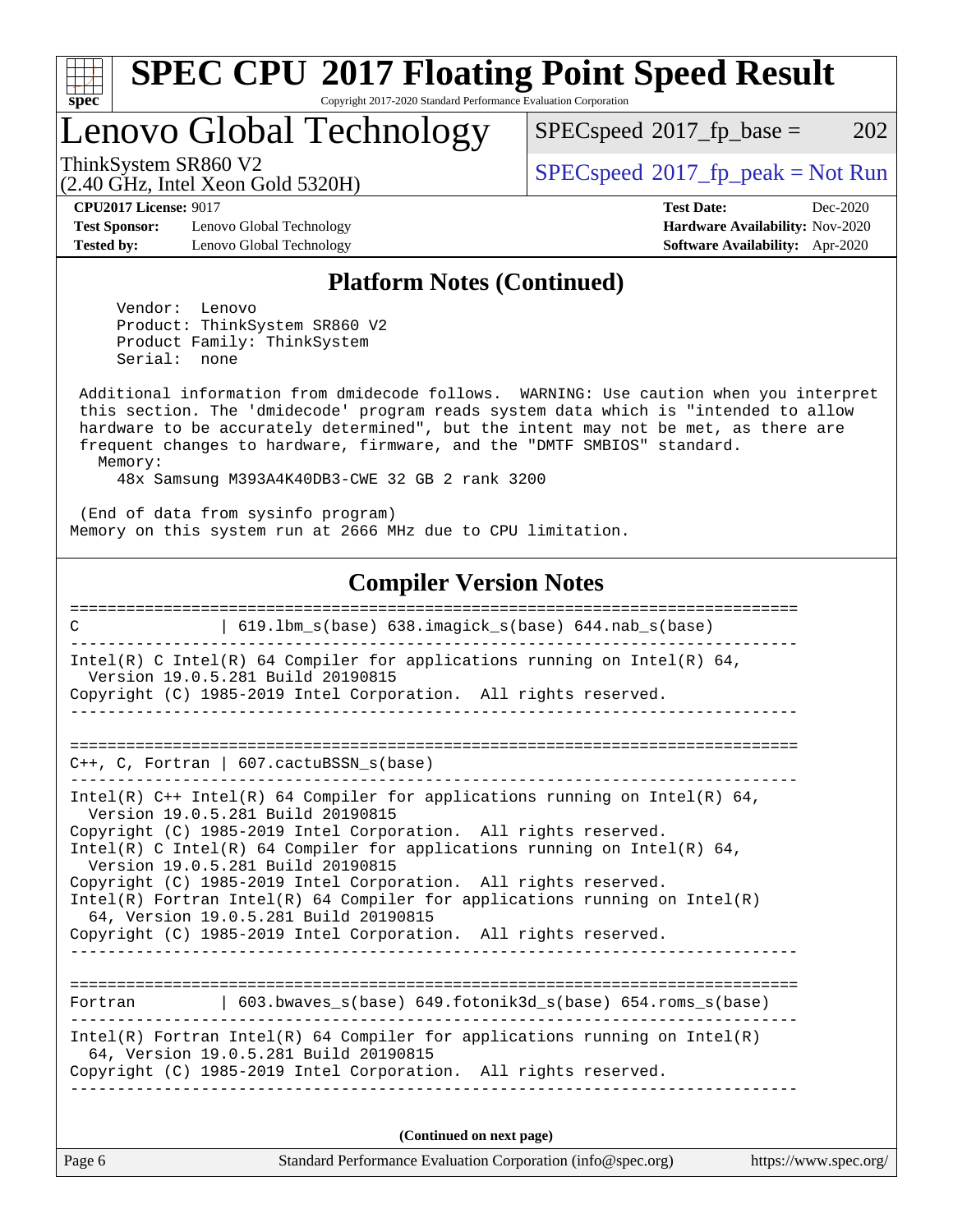

### Lenovo Global Technology

 $SPEC speed^{\circ}2017\_fp\_base = 202$ 

(2.40 GHz, Intel Xeon Gold 5320H)

ThinkSystem SR860 V2  $\begin{array}{c} \text{SPEC speed} \textdegree 2017 \text{ fp\_peak} = \text{Not Run} \end{array}$ 

**[Test Sponsor:](http://www.spec.org/auto/cpu2017/Docs/result-fields.html#TestSponsor)** Lenovo Global Technology **[Hardware Availability:](http://www.spec.org/auto/cpu2017/Docs/result-fields.html#HardwareAvailability)** Nov-2020 **[Tested by:](http://www.spec.org/auto/cpu2017/Docs/result-fields.html#Testedby)** Lenovo Global Technology **[Software Availability:](http://www.spec.org/auto/cpu2017/Docs/result-fields.html#SoftwareAvailability)** Apr-2020

**[CPU2017 License:](http://www.spec.org/auto/cpu2017/Docs/result-fields.html#CPU2017License)** 9017 **[Test Date:](http://www.spec.org/auto/cpu2017/Docs/result-fields.html#TestDate)** Dec-2020

### **[Compiler Version Notes \(Continued\)](http://www.spec.org/auto/cpu2017/Docs/result-fields.html#CompilerVersionNotes)**

============================================================================== Fortran, C | 621.wrf\_s(base) 627.cam4\_s(base) 628.pop2\_s(base) ------------------------------------------------------------------------------ Intel(R) Fortran Intel(R) 64 Compiler for applications running on Intel(R) 64, Version 19.0.5.281 Build 20190815 Copyright (C) 1985-2019 Intel Corporation. All rights reserved. Intel(R) C Intel(R) 64 Compiler for applications running on Intel(R)  $64$ , Version 19.0.5.281 Build 20190815 Copyright (C) 1985-2019 Intel Corporation. All rights reserved. ------------------------------------------------------------------------------

### **[Base Compiler Invocation](http://www.spec.org/auto/cpu2017/Docs/result-fields.html#BaseCompilerInvocation)**

[C benchmarks](http://www.spec.org/auto/cpu2017/Docs/result-fields.html#Cbenchmarks):  $i$ cc

[Fortran benchmarks](http://www.spec.org/auto/cpu2017/Docs/result-fields.html#Fortranbenchmarks): [ifort](http://www.spec.org/cpu2017/results/res2020q4/cpu2017-20201207-24542.flags.html#user_FCbase_intel_ifort_8111460550e3ca792625aed983ce982f94888b8b503583aa7ba2b8303487b4d8a21a13e7191a45c5fd58ff318f48f9492884d4413fa793fd88dd292cad7027ca)

[Benchmarks using both Fortran and C](http://www.spec.org/auto/cpu2017/Docs/result-fields.html#BenchmarksusingbothFortranandC): [ifort](http://www.spec.org/cpu2017/results/res2020q4/cpu2017-20201207-24542.flags.html#user_CC_FCbase_intel_ifort_8111460550e3ca792625aed983ce982f94888b8b503583aa7ba2b8303487b4d8a21a13e7191a45c5fd58ff318f48f9492884d4413fa793fd88dd292cad7027ca) [icc](http://www.spec.org/cpu2017/results/res2020q4/cpu2017-20201207-24542.flags.html#user_CC_FCbase_intel_icc_66fc1ee009f7361af1fbd72ca7dcefbb700085f36577c54f309893dd4ec40d12360134090235512931783d35fd58c0460139e722d5067c5574d8eaf2b3e37e92)

[Benchmarks using Fortran, C, and C++:](http://www.spec.org/auto/cpu2017/Docs/result-fields.html#BenchmarksusingFortranCandCXX) [icpc](http://www.spec.org/cpu2017/results/res2020q4/cpu2017-20201207-24542.flags.html#user_CC_CXX_FCbase_intel_icpc_c510b6838c7f56d33e37e94d029a35b4a7bccf4766a728ee175e80a419847e808290a9b78be685c44ab727ea267ec2f070ec5dc83b407c0218cded6866a35d07) [icc](http://www.spec.org/cpu2017/results/res2020q4/cpu2017-20201207-24542.flags.html#user_CC_CXX_FCbase_intel_icc_66fc1ee009f7361af1fbd72ca7dcefbb700085f36577c54f309893dd4ec40d12360134090235512931783d35fd58c0460139e722d5067c5574d8eaf2b3e37e92) [ifort](http://www.spec.org/cpu2017/results/res2020q4/cpu2017-20201207-24542.flags.html#user_CC_CXX_FCbase_intel_ifort_8111460550e3ca792625aed983ce982f94888b8b503583aa7ba2b8303487b4d8a21a13e7191a45c5fd58ff318f48f9492884d4413fa793fd88dd292cad7027ca)

### **[Base Portability Flags](http://www.spec.org/auto/cpu2017/Docs/result-fields.html#BasePortabilityFlags)**

 603.bwaves\_s: [-DSPEC\\_LP64](http://www.spec.org/cpu2017/results/res2020q4/cpu2017-20201207-24542.flags.html#suite_basePORTABILITY603_bwaves_s_DSPEC_LP64) 607.cactuBSSN\_s: [-DSPEC\\_LP64](http://www.spec.org/cpu2017/results/res2020q4/cpu2017-20201207-24542.flags.html#suite_basePORTABILITY607_cactuBSSN_s_DSPEC_LP64) 619.lbm\_s: [-DSPEC\\_LP64](http://www.spec.org/cpu2017/results/res2020q4/cpu2017-20201207-24542.flags.html#suite_basePORTABILITY619_lbm_s_DSPEC_LP64) 621.wrf\_s: [-DSPEC\\_LP64](http://www.spec.org/cpu2017/results/res2020q4/cpu2017-20201207-24542.flags.html#suite_basePORTABILITY621_wrf_s_DSPEC_LP64) [-DSPEC\\_CASE\\_FLAG](http://www.spec.org/cpu2017/results/res2020q4/cpu2017-20201207-24542.flags.html#b621.wrf_s_baseCPORTABILITY_DSPEC_CASE_FLAG) [-convert big\\_endian](http://www.spec.org/cpu2017/results/res2020q4/cpu2017-20201207-24542.flags.html#user_baseFPORTABILITY621_wrf_s_convert_big_endian_c3194028bc08c63ac5d04de18c48ce6d347e4e562e8892b8bdbdc0214820426deb8554edfa529a3fb25a586e65a3d812c835984020483e7e73212c4d31a38223) 627.cam4\_s: [-DSPEC\\_LP64](http://www.spec.org/cpu2017/results/res2020q4/cpu2017-20201207-24542.flags.html#suite_basePORTABILITY627_cam4_s_DSPEC_LP64) [-DSPEC\\_CASE\\_FLAG](http://www.spec.org/cpu2017/results/res2020q4/cpu2017-20201207-24542.flags.html#b627.cam4_s_baseCPORTABILITY_DSPEC_CASE_FLAG) 628.pop2\_s: [-DSPEC\\_LP64](http://www.spec.org/cpu2017/results/res2020q4/cpu2017-20201207-24542.flags.html#suite_basePORTABILITY628_pop2_s_DSPEC_LP64) [-DSPEC\\_CASE\\_FLAG](http://www.spec.org/cpu2017/results/res2020q4/cpu2017-20201207-24542.flags.html#b628.pop2_s_baseCPORTABILITY_DSPEC_CASE_FLAG) [-convert big\\_endian](http://www.spec.org/cpu2017/results/res2020q4/cpu2017-20201207-24542.flags.html#user_baseFPORTABILITY628_pop2_s_convert_big_endian_c3194028bc08c63ac5d04de18c48ce6d347e4e562e8892b8bdbdc0214820426deb8554edfa529a3fb25a586e65a3d812c835984020483e7e73212c4d31a38223) [-assume byterecl](http://www.spec.org/cpu2017/results/res2020q4/cpu2017-20201207-24542.flags.html#user_baseFPORTABILITY628_pop2_s_assume_byterecl_7e47d18b9513cf18525430bbf0f2177aa9bf368bc7a059c09b2c06a34b53bd3447c950d3f8d6c70e3faf3a05c8557d66a5798b567902e8849adc142926523472) 638.imagick\_s: [-DSPEC\\_LP64](http://www.spec.org/cpu2017/results/res2020q4/cpu2017-20201207-24542.flags.html#suite_basePORTABILITY638_imagick_s_DSPEC_LP64) 644.nab\_s: [-DSPEC\\_LP64](http://www.spec.org/cpu2017/results/res2020q4/cpu2017-20201207-24542.flags.html#suite_basePORTABILITY644_nab_s_DSPEC_LP64) 649.fotonik3d\_s: [-DSPEC\\_LP64](http://www.spec.org/cpu2017/results/res2020q4/cpu2017-20201207-24542.flags.html#suite_basePORTABILITY649_fotonik3d_s_DSPEC_LP64) 654.roms\_s: [-DSPEC\\_LP64](http://www.spec.org/cpu2017/results/res2020q4/cpu2017-20201207-24542.flags.html#suite_basePORTABILITY654_roms_s_DSPEC_LP64)